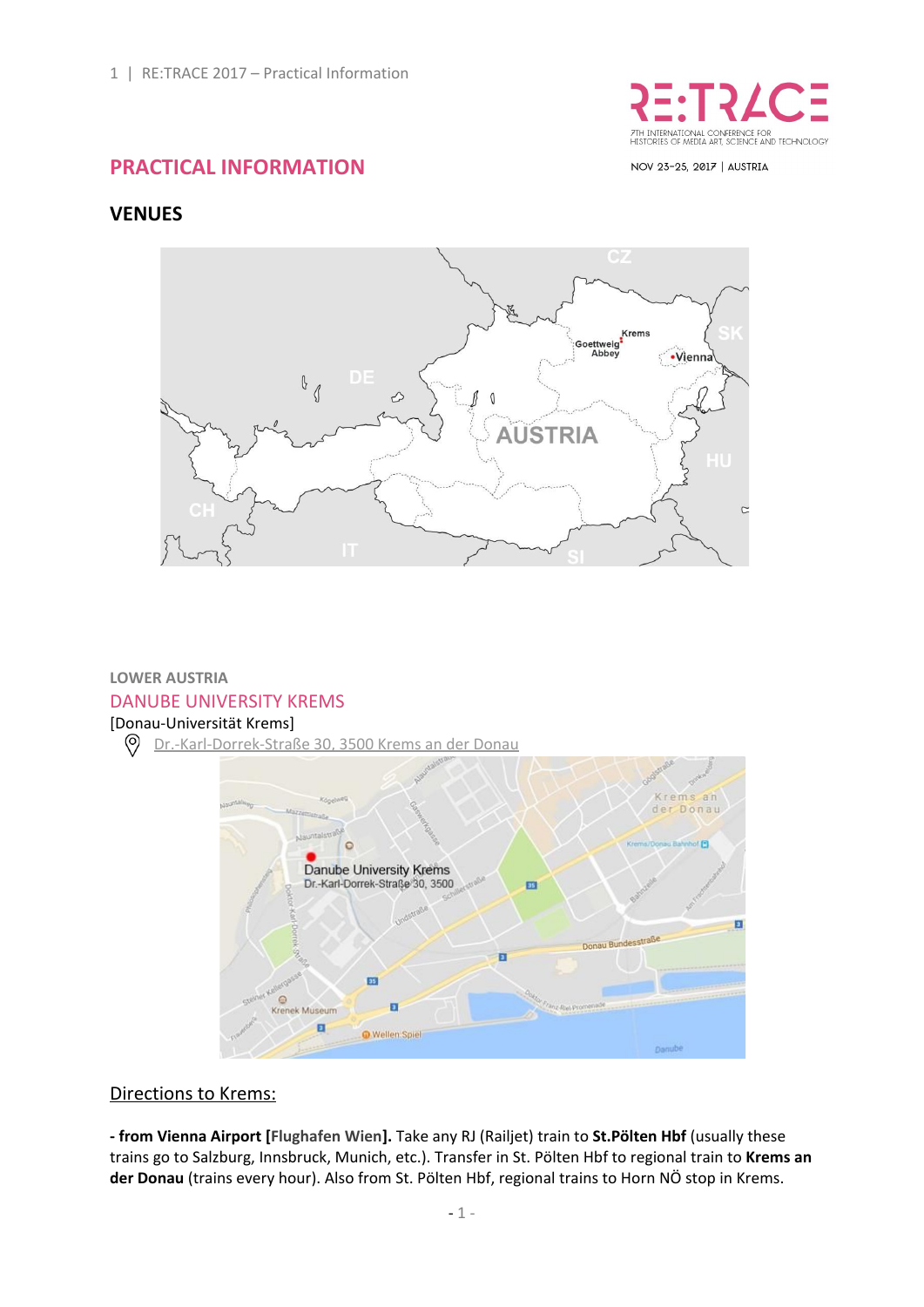**- from Vienna city center.** Take subway line **U4** to station **Heiligenstadt** (last stop), and transfer to train station. Take train **REX** (Regional Express) to **Krems an der Donau** (trains every hour).

See [ÖBB](http://www.oebb.at/en/) (Austrian Trains) for timetables and prices.

Taxi service Krems & Göttweig: 02742 / 208; 02732 / 83083

**- from Krems train station:** walk along Dinstlstraße towards the old town. Turn left at Untere Landstraße (pedestrian area) and walk straight ahead for about 10 min (via Kasernenstraße) until you arrive at Campus Krems (to the right; entrance Karl Landsteiner University). Follow the signs to Audimax.

## GOETTWEIG ABBEY

[Benediktinerstift Göttweig]

Stift [Göttweig](https://www.google.at/search?client=firefox-b-ab&dcr=0&tbm=lcl&ei=3HgEWqiTF8WfaL6cobgN&q=Stift+G%C3%B6ttweig+1%2C+3511+Stift+G%C3%B6ttweig&oq=Stift+G%C3%B6ttweig+1%2C+3511+Stift+G%C3%B6ttweig&gs_l=psy-ab.3..38l2.1546470.1546470.0.1547350.1.1.0.0.0.0.150.150.0j1.1.0....0...1..64.psy-ab..0.1.149....0.B65BiA5coDo#rlfi=hd:;si:4462371866617248399;mv:!1m3!1d12230.778584573789!2d15.60577272468413!3d48.37085736112992!3m2!1i1500!2i886!4f13.1) 1, 3511 Furth  $\circ$ 



## Directions to Göttweig Abbey:

**from Krems city centre**. We have arranged for a shuttle bus to drive our participants from Danube University Campus and Krems train station to/from Göttweig (see the schedule and stops below). Please note that there is no direct public transportation to the abbey. If you miss the bus, we strongly recommend taking a taxi.

Nearest train station: Furth-Göttweig. Bus lines: 1415, 1455 (ÖBB [Postbus\)](http://www.postbus.at/en/)

## Further Information:

During the lunch break, you can participate at a guided tour through the abbey. Please register in advance at the registration desk (limited slots!).

Krems: <https://www.krems.info/en/welcome/> Göttweig: <https://www.stiftgoettweig.at/>

#### **Restaurants & Cafes KREMS**

- **Heuriger Müllner.** Stadtgraben 50 (downtown Krems), type: Heuriger
- **Gasthaus Jell**. Hoher Markt 8-9 (downtown Krems), type: Austrian
- **Salzstadl.** Steiner Donaulände 32 (Stein), type: Austrian
- **● Weingut Hamböck**. Steiner Kellergasse 31 (Stein), type: Heuriger
- **● 2Stein.** Dr. Karl-Dorrek-Straße 23 (Campus West Krems), type: Restaurant/Bar (Veg. options)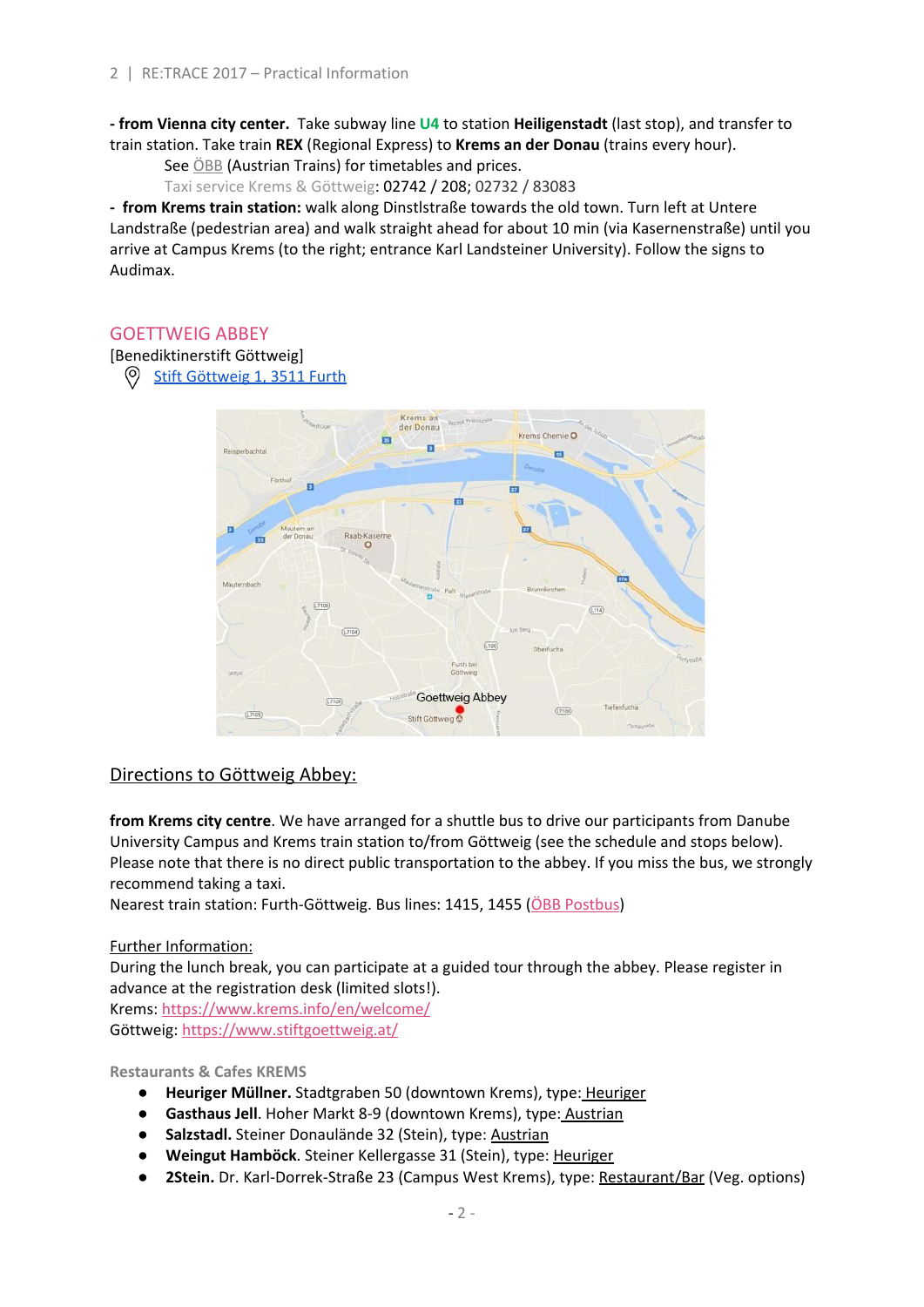- **Mezcal.** Steiner Donaulände 82 (Stein), type: Mexican
- **Corleone.** Göttweigerhofgasse 6 (Stein), type: Italian
- **Moyome Cimba.** Dr. Karl-Dorrek-Straße 23 (Campus West Krems), type: Coffee
- **Kaiser von Österreich.** Körnermarkt 9 (downtown Krems), type: Austrian/Regional



## Directions to Vienna:

**- from Vienna Airport (Flughafen Wien) to city center.** Take **CAT** (City Airport Train) to **Wien Mitte** (subway lines **U3**, **U4**), or take S-Bahn train **S7** to **Wien Hbf** and then transfer to subway line **U1. - to Austrian Academy of Sciences.** Subway line **U3** station **STUBENTOR** or lines **U1** and **U4** station **SCHWEDENPLATZ.** Tram No. **2** to **STUBENTOR**.

See **Vienna Public [Transportation](https://www.wien.gv.at/english/transportation-urbanplanning/public-transport/)** and **[Wiener](http://www.wienerlinien.at/) Linien** for more. Taxi service Vienna: 01/31300; 01/40100

#### Trains Vienna <-> Krems:

Trains run every hour between the two cities. Last train from Vienna to Krems departs 23:13 at Heiligenstadt (**U4** from Schwedenplatz to Heiligenstadt). More info: [ÖBB](http://www.oebb.at/en/) (Austrian Trains)

#### Further Information:

Tourist info: [https://www.wien.info](https://www.wien.info/en)

Do not miss Vienna's famous "Christkindlmarkt" (Christmas Markets, f.ex. at St. Stephen's Cathedral open 11 pm- 9 am): <http://www.city-walks.info/Vienna/Christmas-Market.html>

**RESTAURANTS & CAFÉS VIENNA (downtown)**

**Figlmüller.** Wollzeile 5, 1010 (downtown), type: Austrian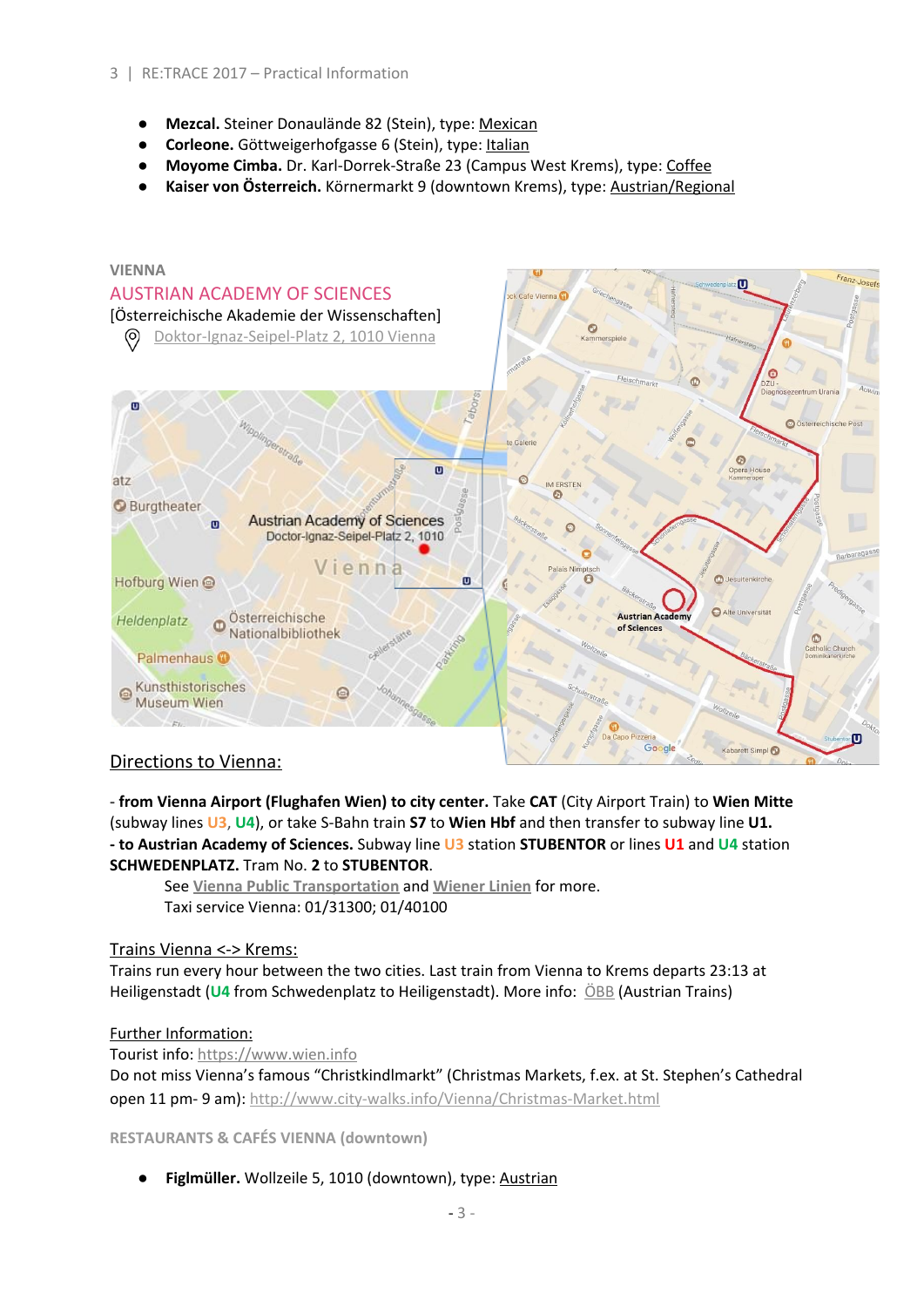- **● Wrenkh.** Bauernmarkt 10, 1010 (downtown), type: Vegetarian/Vegan
- **● Bauer.** Sonnenfelsgasse 17, 1010 (downtown), type: Austrian
- **Alef-Alef.** Seitenstettengasse 2, 1010 (downtown), type: Kosher
- **Mercado.** Stubenring 18, 1010 (downtown), type: Argentine/Latin
- **● Lola Tapas Restaurant**. Gonzagagasse 14, 1010 (downtown), type: Tapas/Wine
- **● Indien Village.** Rockhgasse 3, 1010 (downtown), type: Indian/Halal
- **● Mel's.** Wipplingerstraße 9, 1010 (downtown), type: Craft Beer/Burger

# CONFERENCE BUS SHUTTLE SERVICE:

Krems-> Goettweig Abbey (Friday, Nov 24) Stops: Campus Krems (in front of Arte Hotel/Restaurant "2Stein"), Krems train station

Bus Schedule: the bus departs 8:45AM at Danube University Campus to Göttweig in the morning, and leaves 6PM in the evening to Krems train station and Campus Krems.

Krems-> Vienna (Saturday, Nov 25th)

Stops: Campus Krems (in front of Arte Hotel/Restaurant "2Stein"), Krems train station

Bus Schedule: the bus departs 8AM at Danube University Campus to the Austrian Academy of Sciences (arrival time ca. 9:30 PM).

## GOOD TO KNOW:

The Conference Registration and Info Desk opens every day one hour before the first panel.

Country Code Phone Austria: 0043 Emergency: 112 Conference Info Desk: 0043 +677 62 663 444

Taxi Krems: 02742/208; 02732/83083 Taxi Vienna: 01/31300; 01/40100 Airport Transfer (MTS - Mietwagen): 02732 72165 (This service should be booked in advance; group reductions)

#### Banks:

Krems: Bank Austria (Obere Landstraße 19, old town); Cash machine [Bankomat] at Arte Hotel (across from Campus Krems, Dr.-Karl-Dorrek Street) Vienna: VBT Bank (Parkring 6); Cash machine [Bankomat] at Spar Supermarket (next to subway station "Stubentor")

## Pharmacies:

Krems: Pharmacy "Zum Engel", Steiner Landstraße 80, 7:30AM–12PM, 2:30PM–6PM Vienna: Pharmacy "Zum Römischen Kaiser", Wollzeile 13, 8AM–12PM (saturdays)

## Supermarkets:

Krems: Hofer, Steiner Donaulände 3, 07:40AM-08PM Vienna: Wien Mitte The Mall, Landstraßer Hauptstraße 1B, 9AM–11PM